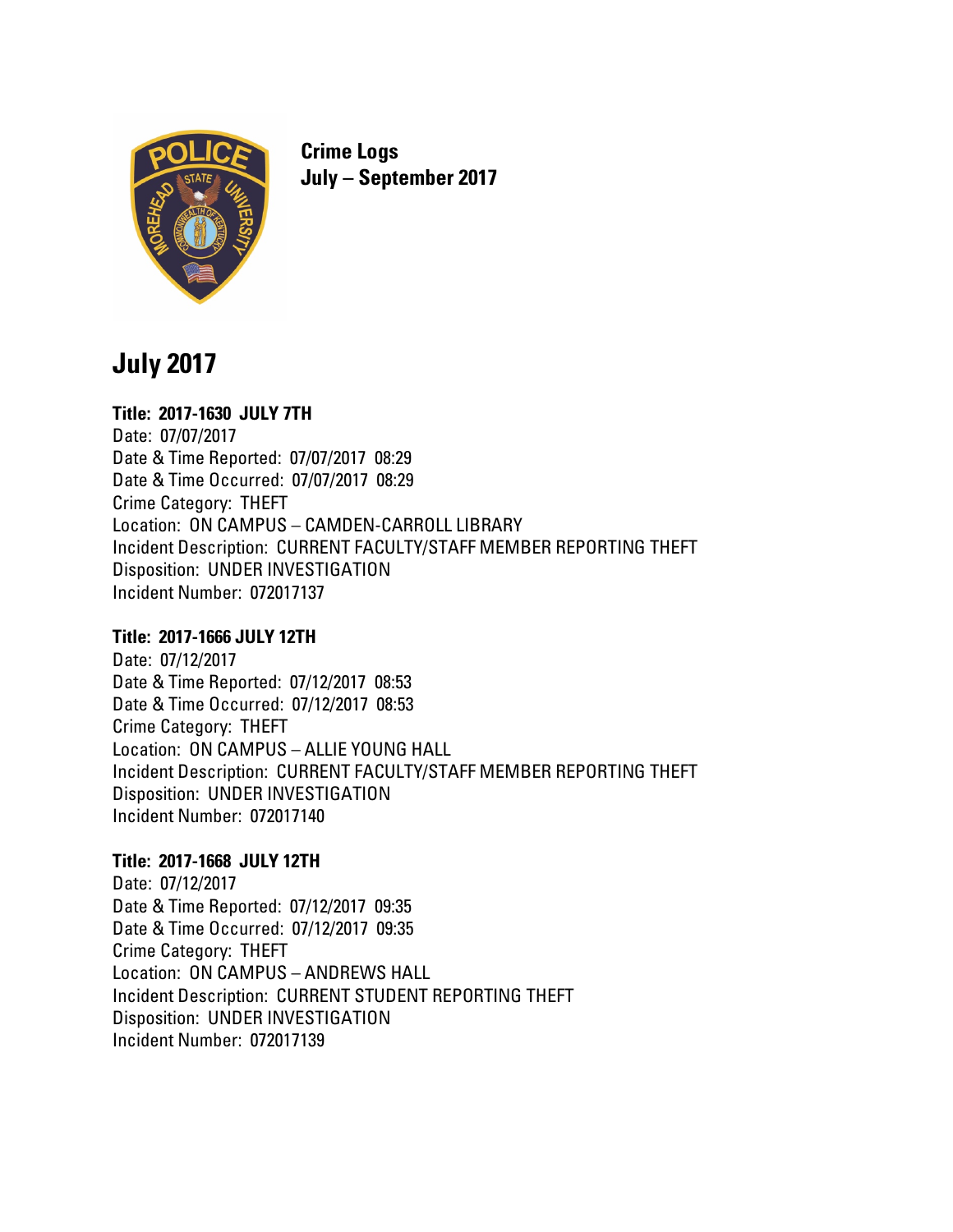### **Title: 2017-1710 JULY 16TH**

Date: 07/16/2017 Date & Time Reported: 07/16/2017 22:58 Date & Time Occurred: 07/16/2017 22:58 Crime Category: WARRANT Location: ON CAMPUS – LAUGHLIN HEALTH BUILDING Incident Description: CURRENT STUDENT ARRESTED FOR ACTIVE WARRANT Disposition: ARRESTED Incident Number: 072017146

### **Title: 2017-1740 JULY 21ST**

Date: 07/21/2017 Date & Time Reported: 07/21/2017 09:35 Date & Time Occurred: 07/21/2017 09:35 Crime Category: THEFT Location: ON CAMPUS – CAMDEN-CARROLL LIBRARY Incident Description: CURRENT FACULTY/STAFF MEMBER REPORTING THEFT Disposition: UNDER INVESTIGATION Incident Number: 072017137

# **Title: 2017-1807 JULY 29TH FIRE ALARM**

Date: 07/21/2017 Date & Time Reported: 07/29/2017 11:00 Date & Time Occurred: 07/29/2017 11:00 Crime Category: FIRE ALARM Location: ON CAMPUS – UNIVERSITY BOOKSTORE Incident Description: ALARM ACTIVATED – NO FIRE CONDITIONS; MFD RESPONSE: 1 TRUCK & 1 COMMAND Disposition: FALSE ALARM – ALARM RESET Incident Number: 2017-1807

# **Title: 2017-1814 JULY 29TH**

Date: 07/29/2017 Date & Time Reported: 07/29/2017 21:54 Date & Time Occurred: 07/29/2017 21:54 Crime Category: POSSESSION OF MARIJUANA Location: ON CAMPUS – ANDREWS HALL Incident Description: CURRENT STUDENT CITED FOR POSSESSION OF MARIJUANA Disposition: CITED TO APPEAR IN COURT Incident Number: 072017151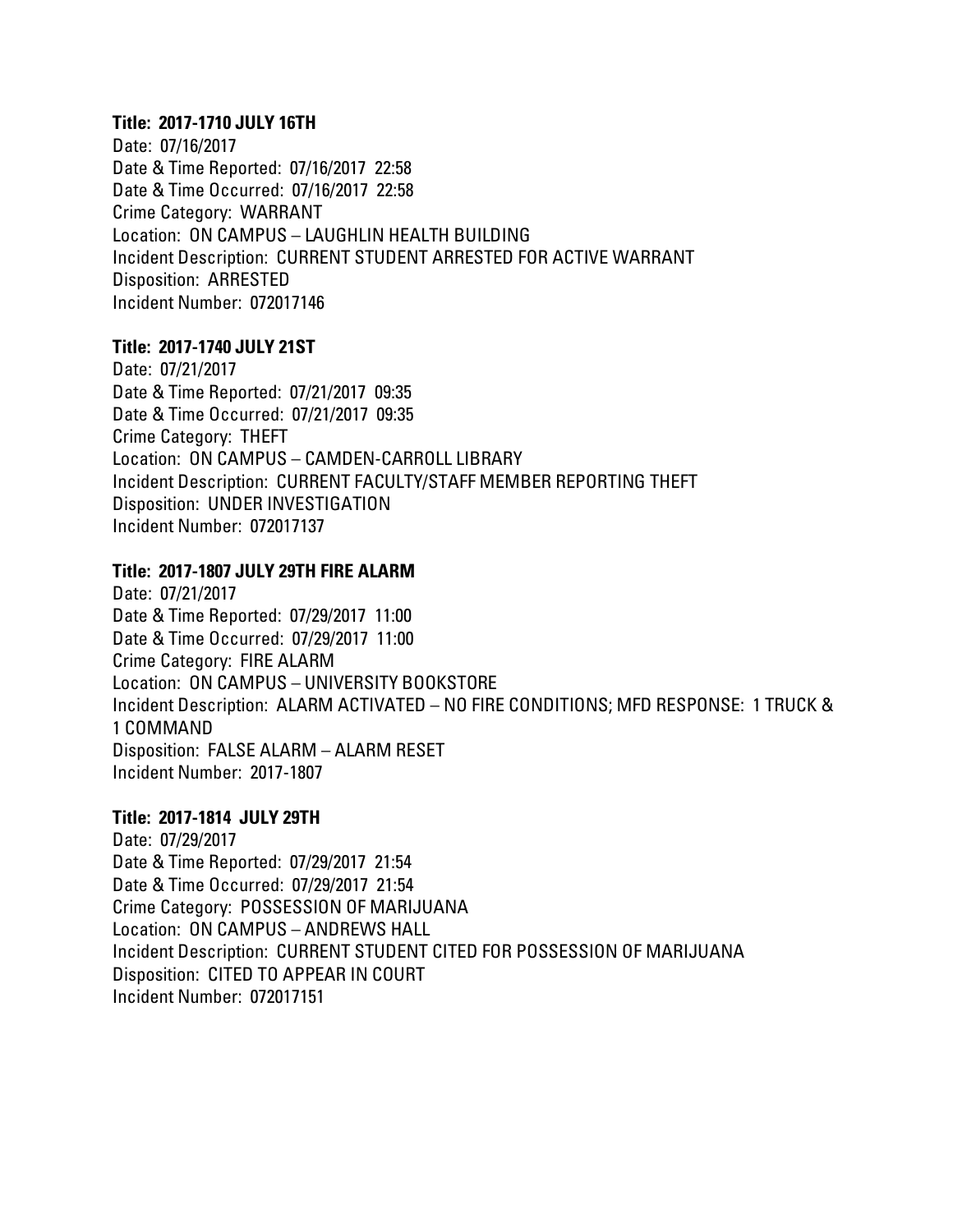# **Title: 2017-1824 JULY 31ST**

Date: 07/31/2017 Date & Time Reported: 07/31/2017 07:52 Date & Time Occurred: 07/31/2017 07:52 Crime Category: CRIMINAL MISCHIEF Location: ON CAMPUS – REED HALL Incident Description: CURRENT FACULTY/STAFF MEMBER REPORTING DAMAGE Disposition: UNDER INVESTIGATION Incident Number: 072017152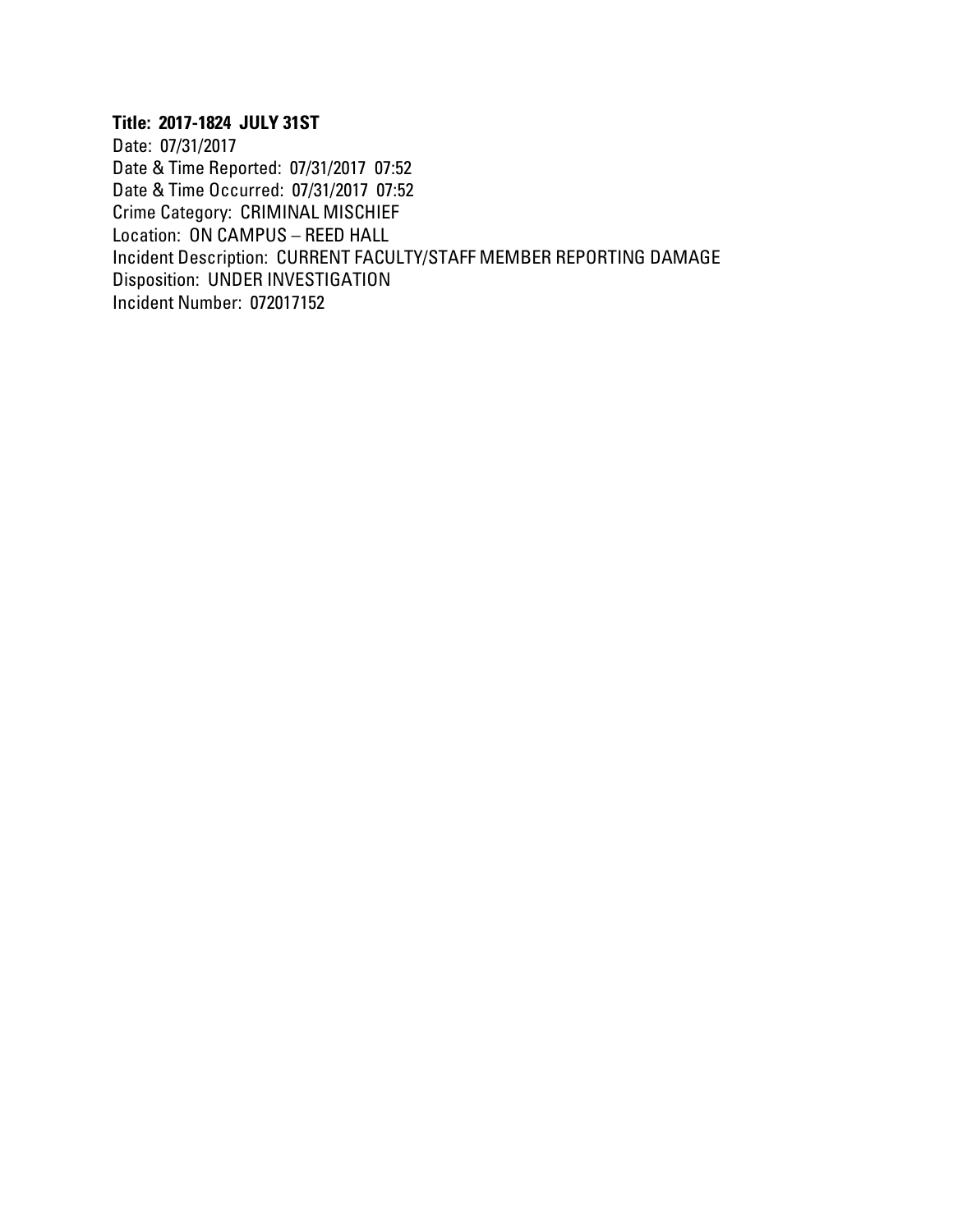# **August 2017**

# **Title: 2017-1840 AUGUST 1ST**

Date: 08/01/2017 Date & Time Reported: 08/01/2017 13:19 Date & Time Occurred: 08/01/2017 13:19 Crime Category: WARRANT Location: ON CAMPUS – ALUMNI TOWER Incident Description: NON-STUDENT ARRESTED FOR ACTIVE WARRANTS Disposition: ARRESTED Incident Number: 082017153

# **Title: 2017-1850 AUGUST 2ND**

Date: 08/02/2017 Date & Time Reported: 08/02/2017 06:09 Date & Time Occurred: 08/02/2017 06:09 Crime Category: BURGLARY, CRIMINAL MISCHIEF Location: ON CAMPUS – ALLIE YOUNG HALL Incident Description: CURRENT FACULTY/STAFF MEMBER REPORTING THEFT AND DAMAGE Disposition: UNDER INVESTIGATION Incident Number: 082017154

# **Title: 2017-1908 AUGUST 7TH FIRE ALARM**

Date: 08/07/2017 Date & Time Reported: 08/07/2017 08:35 Date & Time Occurred: 08/07/2017 08:35 Crime Category: FIRE ALARM Location: ON CAMPUS – WEST MIGNON HALL Incident Description: ALARM ACTIVATED IN MECHANICAL ROOM DUE TO MAINTENANCE ON HVAC SYSTEM – NO FIRE CONDITIONS Disposition: FALSE ALARM – ALARM RESET Incident Number: 2017-1908

# **Title: 2017-1918 AUGUST 7TH FIRE ALARM**

Date: 08/07/2017 Date & Time Reported: 08/07/2017 23:56 Date & Time Occurred: 08/07/2017 23:56 Crime Category: FIRE ALARM Location: ON CAMPUS – NORMAL HALL Incident Description: ALARM ACTIVATED IN LAUNDRY ROOM DUE TO HEAT FROM DRYER – NO FIRE CONDITIONS; MFD RESPONSE: 2 TRUCKS & 4 MEN Disposition; FALSE ALARM – ALARM RESET Incident Number: 2017-1918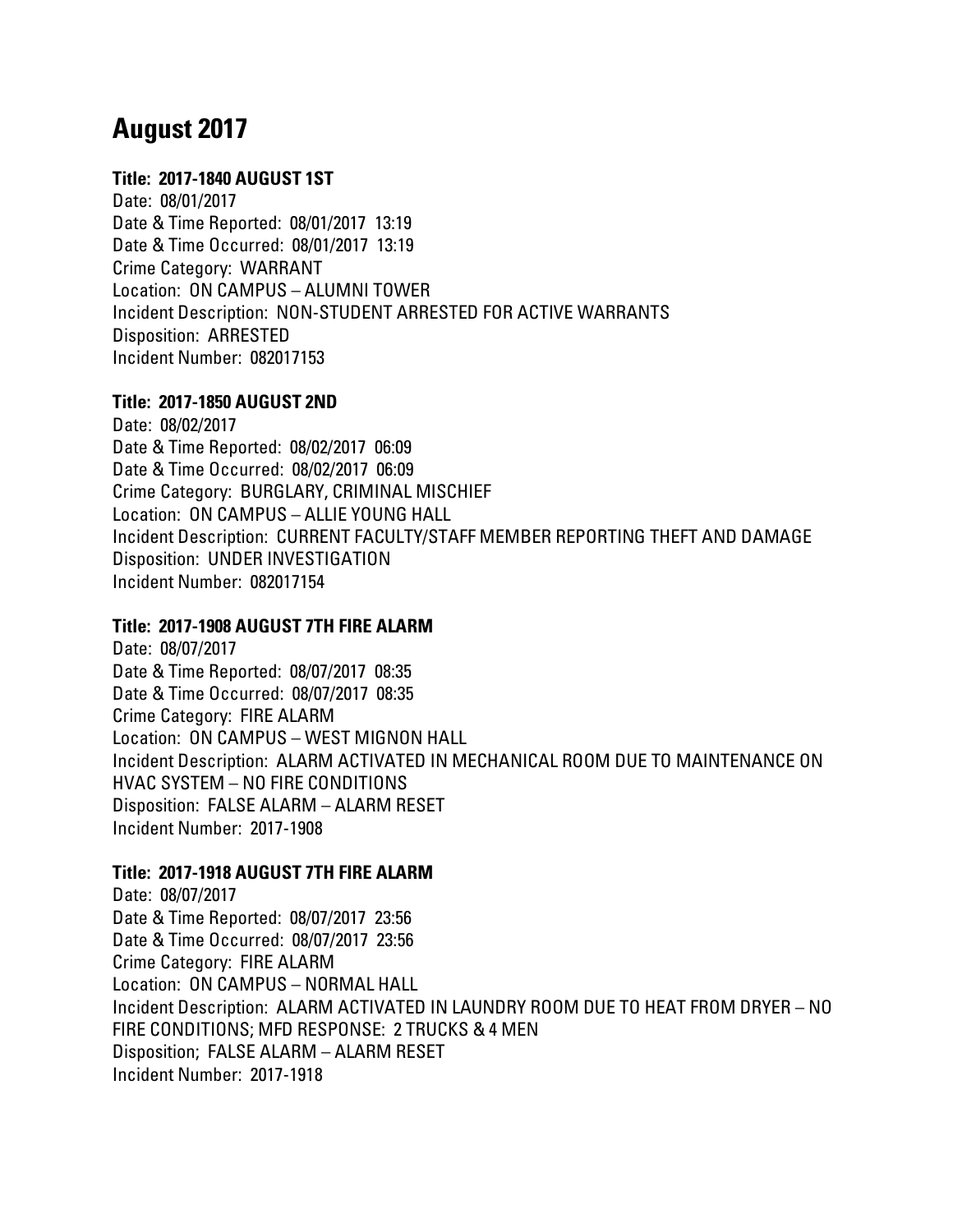#### **Title: 2017-1924 AUGUST 8TH FIRE ALARM**

Date: 08/08/2017 Date & Time Reported: 08/08/2017 11:58 Date & Time Occurred: 08/08/2017 11:58 Crime Category: FIRE ALARM Location: ON CAMPUS – MIGNON HALL Incident Description: ALARM ACTIVATED DUE TO STEAM IN MECHANICAL ROOM – NO FIRE CONDITIONS; MFD RESPONSE: 1 TRUCK, 1 COMMAND & 3 MEN Disposition: FALSE ALARM – ALARM RESET Incident Number: 2017-1924

### **Title: 2017-1928 AUGUST 8TH**

Date: 08/08/2017 Date & Time Reported: 08/08/2017 14:31 Date & Time Occurred: 08/08/2017 14:31 Crime Category: THEFT Location: ON CAMPUS – ANDREWS HALL Incident Description: CURRENT STUDENT REPORTING THEFT Disposition: UNDER INVESTIGATION Incident Number: 082017155

### **Title: 2017-1931 AUGUST 8TH**

Date: 08/08/2017 Date & Time Reported: 08/08/2017 16:43 Date & Time Occurred: 08/08/2017 16:43 Crime Category: CRIMINAL MISCHIEF Location: ON CAMPUS – CAREER SERVICES Incident Description: CURRENT FACULTY/STAFF MEMBER REPORTING DAMAGE Disposition: UNDER INVESTIGATION Incident Number: 082017156

Title: 2017-1950 AUGUST 9TH Date: 08/09/2017 Date & Time Reported: 08/09/2017 22:07 Date & Time Occurred: 08/09/2017 22:07 Crime Category: POSSESSION OF MARIJUANA Location: ON CAMPUS – ANDREWS HALL Incident Description: CURRENT STUDENT CITED FOR POSSESSION OF MARIJUANA AND POSSESSION OF DRUG PARAPHERNALIA Disposition: CITED TO APPEAR IN COURT Incident Number: 082017157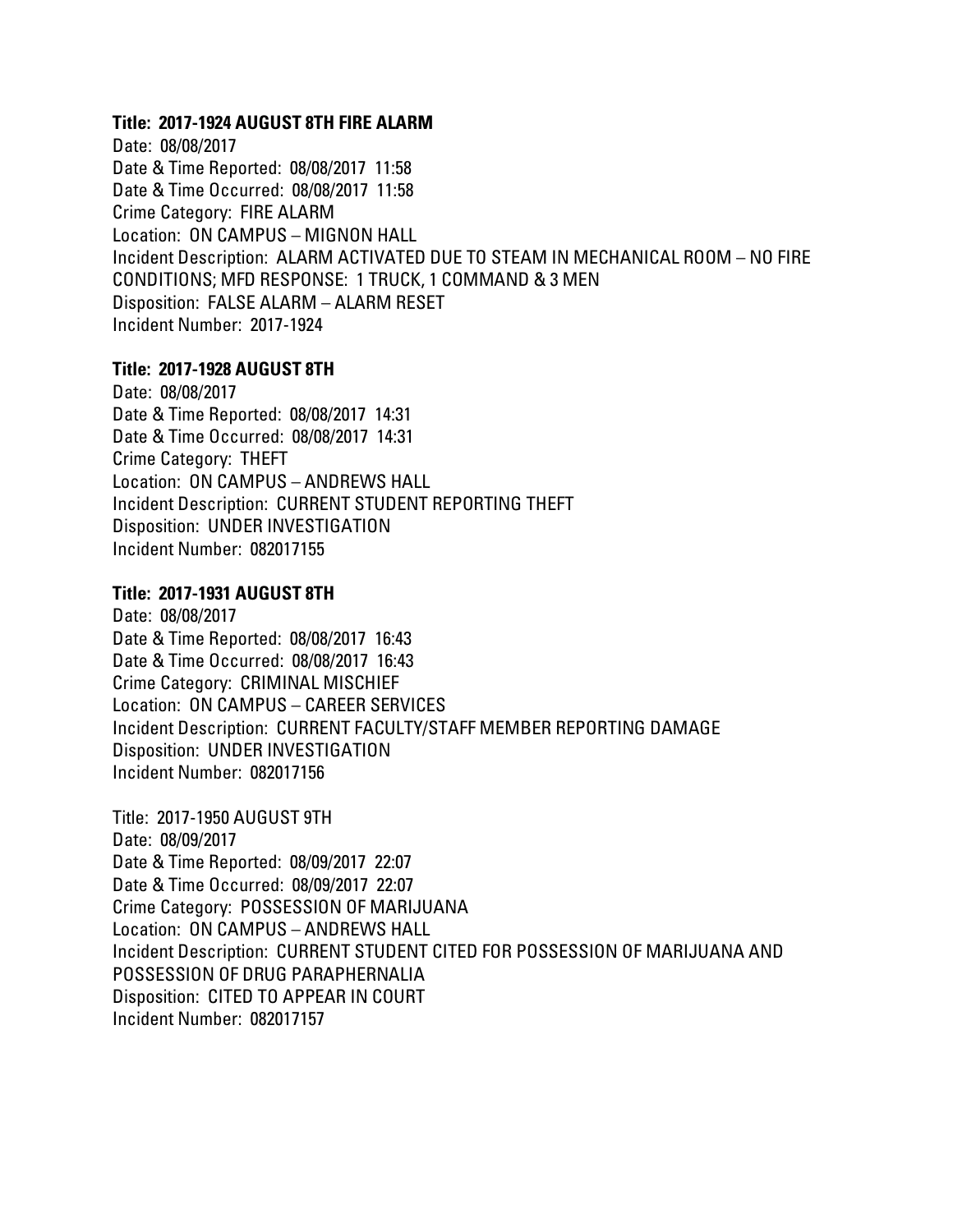### **Title: 2017-1972 AUGUST 11TH**

Date: 08/11/2017 Date & Time Reported: 08/11/2017 12:51 Date & Time Occurred: 08/11/2017 12:51 Crime Category: THEFT Location: ON CAMPUS – EAST MIGNON HALL Incident Description: CURRENT STUDENT REPORTING THEFT Disposition: UNDER INVESTIGATION Incident Number: 082017158

Title: 2017-1973 AUGUST 11TH Date: 08/11/2017 Date & Time Reported: 08/11/2017 13:00 Date & Time Occurred: 08/11/2017 13:00 Crime Category: POSSESSION OF MARIJUANA Location: ON CAMPUS – MIGNON TOWER Incident Description: CURRENT STUDENT CITED FOR POSSESSION OF MARIJUANA AND POSSESSION OF DRUG PARAPHERNALIA Disposition: CITED TO APPEAR IN COURT Incident Number: 082017159

Title: 2017-1985 AUGUST 11TH Date: 08/11/2017 Date & Time Reported: 08/11/2017 18:31 Date & Time Occurred: 08/11/2017 18:31 Crime Category: POSSESSION OF MARIJUANA Location: ON CAMPUS – CARTMELL HALL Incident Description: CURRENT STUDENT CITED FOR POSSESSION OF MARIJUANA Disposition: CITED TO APPEAR IN COURT Incident Number: 082017160

#### **Title: 2017-1996 AUGUST 12TH FIRE ALARM**

Date: 08/12/2017 Date & Time Reported: 08/12/2017 15:18 Date & Time Occurred: 08/12/2017 15:18 Crime Category: FIRE ALARM Location: ON CAMPUS – DERRICKSON AGRICULTURAL COMPLEX Incident Description: ALARM ACTIVATED DUE TO MAINTENANCE ON HVAC SYSTEM – NO FIRE CONDITIONS Disposition: FALSE ALARM – ALARM RESET Incident Number: 2017-1996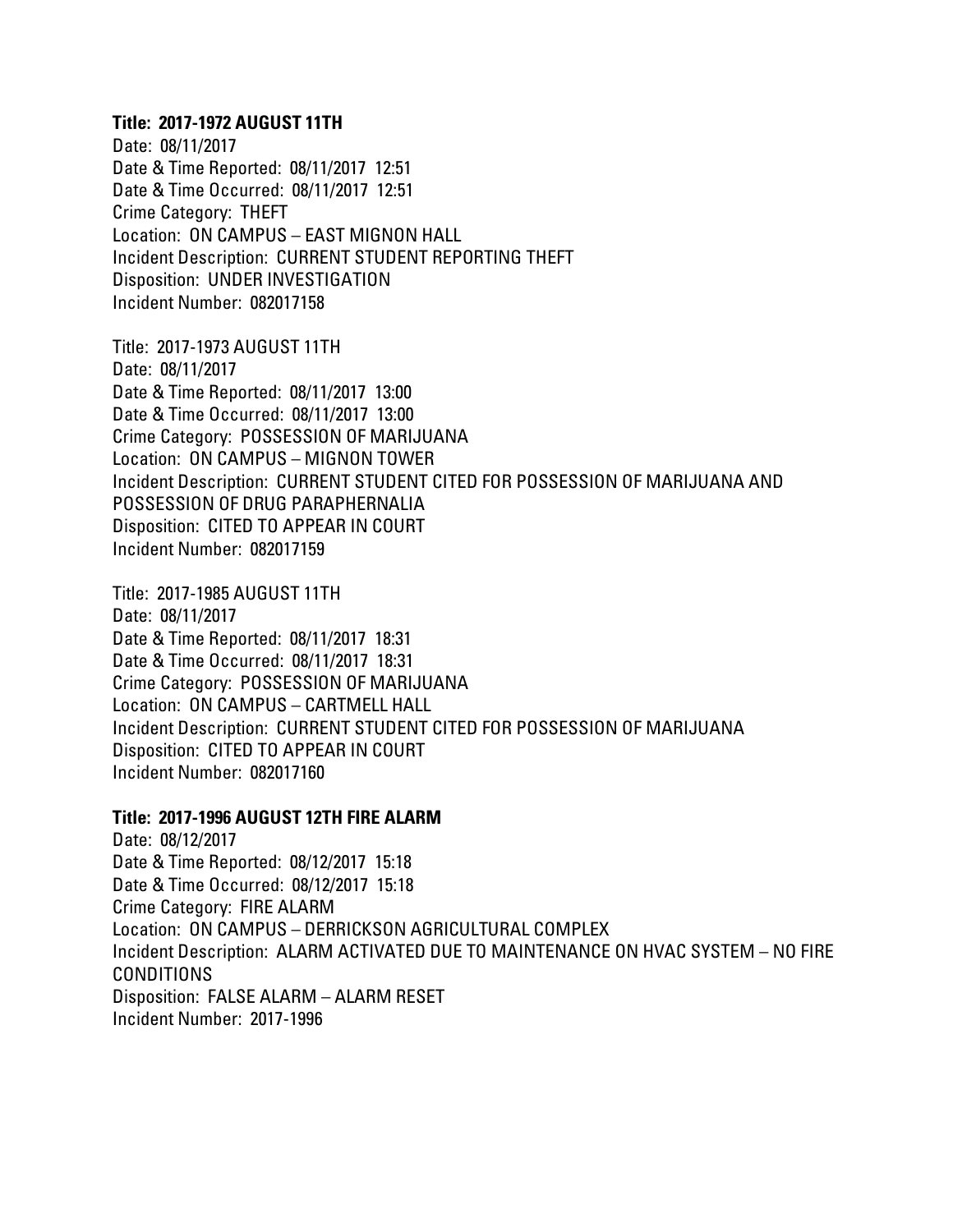#### **Title: 2017-2007 AUGUST 13TH FIRE ALARM**

Date: 08/13/2017 Date & Time Reported: 08/13/2017 14:10 Date & Time Occurred: 08/13/2017 14:10 Crime Category: FIRE ALARM Location: ON CAMPUS – ANDREWS HALL Incident Description: ALARM ACTIVATED DUE TO E-CIGARETTE SMOKE – NO FIRE CONDITIONS; MFD RESPONSE: 2 TRUCKS, 1 COMMAND & 4 MEN Disposition: FALSE ALARM – ALARM RESET Incident Number: 2017-2007

### **Title: 2017-2044 AUGUST 15TH FIRE ALARM**

Date: 08/15/2017 Date & Time Reported: 08/15/2017 21:08 Date & Time Occurred: 08/15/2017 21:08 Crime Category: FIRE ALARM Location: ON CAMPUS – GINGER HALL Incident Description: ALARM ACTIVATED IN MECHANICAL ROOM – NO FIRE CONDITIONS; MFD RESPONSE: 3 TRUCKS & 8 MEN Disposition: FALSE ALARM – ALARM RESET Incident Number: 2017-2044

# **Title: 2017-2073 AUGUST 16TH**

Date: 08/16/2017 Date & Time Reported: 08/16/2017 22:54 Date & Time Occurred: 08/16/2017 22:54 Crime Category: THEFT Location: ON CAMPUS – ALUMNI TOWER Incident Description: CURRENT STUDENT REPORTING THEFT Disposition: UNDER INVESTIGATION Incident Number: 082017161

# **Title: 2017-2083 AUGUST 17TH**

Date: 08/17/2017 Date & Time Reported: 08/17/2017 20:02 Date & Time Occurred: 08/17/2017 20:02 Crime Category: THEFT Location: ON CAMPUS – PARKING AREA 18 U.S. 60 LOT Incident Description: CURRENT STUDENT REPORTING THEFT Disposition: UNDER INVESTIGATION Incident Number: 082017162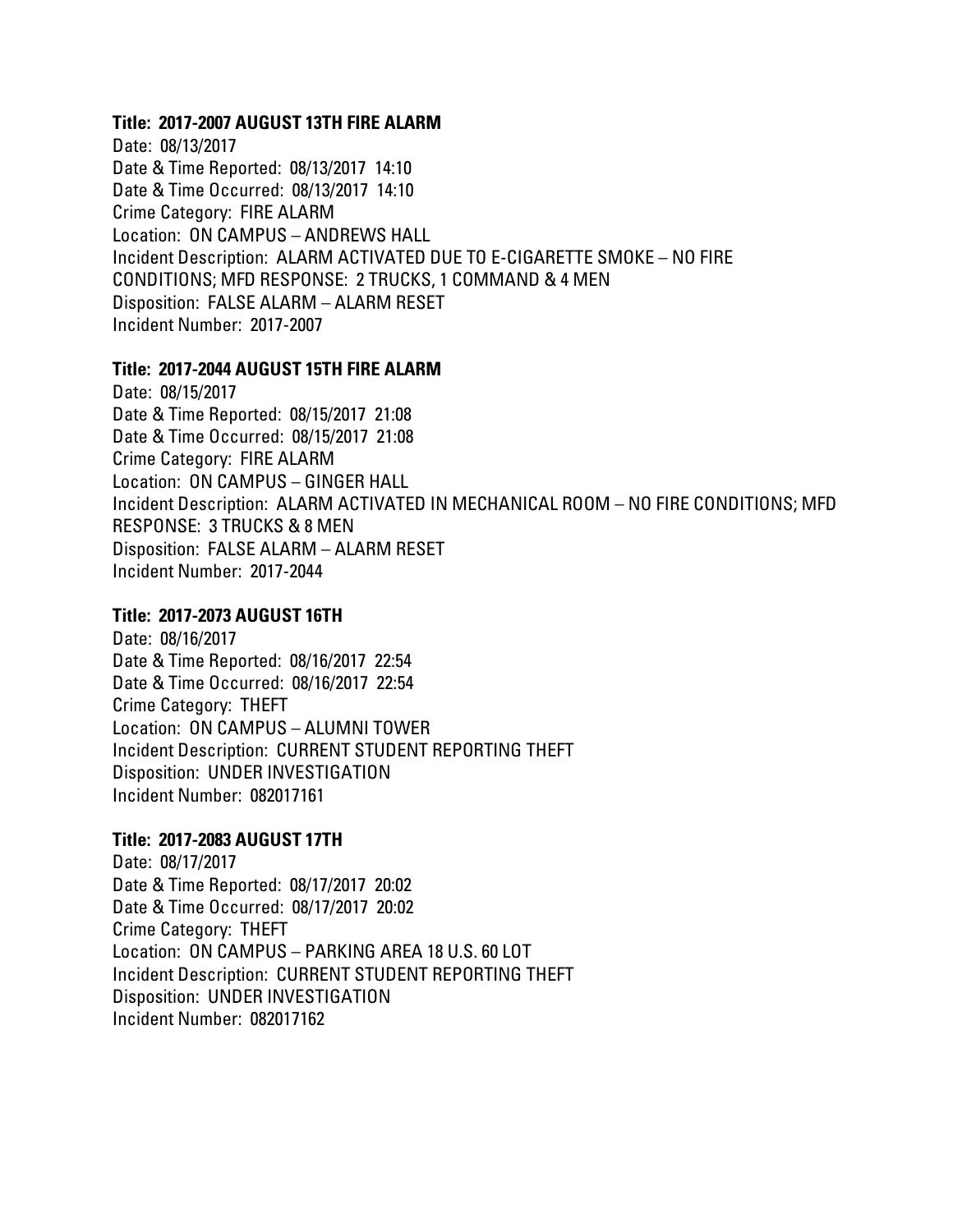#### **Title: 2017-2102 AUGUST 18TH**

Date: 08/18/2017 Date & Time Reported: 08/18/2017 21:40 Date & Time Occurred: 08/18/2017 21:40 Crime Category: POSSESSION OF MARIJUANA Location: ON CAMPUS – MIGNON TOWER Incident Description: CURRENT STUDENT CITED FOR POSSESSION OF MARIJUANA AND POSSESSION OF DRUG PARAPHERNALIA Disposition: CITED TO APPEAR IN COURT Incident Number: 082017163

# **Title: 2017-2105 AUGUST 19TH**

Date: 08/19/2017 Date & Time Reported: 08/19/2017 01:04 Date & Time Occurred: 08/19/2017 01:04 Crime Category: SEXUAL MISCONDUCT Location: ON CAMPUS – ANDREWS HALL Incident Description: CURRENT STUDENT REPORTING SEXUAL MISCONDUCT FROM KNOWN ACQUAINTANCE Disposition: UNDER INVESTIGATION Incident Number: 082017164

# **Title: 2017-2107 AUGUST 19TH**

Date: 08/19/2017 Date & Time Reported: 08/19/2017 13:20 Date & Time Occurred: 08/19/2017 13:20 Crime Category: THEFT Location: ON CAMPUS – CLAYPOOL YOUNG ART BUILDING Incident Description: CURRENT STUDENT REPORTING THEFT Disposition: UNDER INVESTIGATION Incident Number: 082017165

# **Title: 2017-2144 AUGUST 22ND**

Date: 08/22/2017 Date & Time Reported: 08/22/2017 10:15. Date & Time Occurred: 08/22/2017 10:15 Crime Category: CRIMINAL MISCHIEF Location: ON CAMPUS – CAMDEN-CARROLL LIBRARY Incident Description: CURRENT FACULTY/STAFF MEMBER REPORTING DAMAGE Disposition: UNDER INVESTIGATION Incident Number: 082017166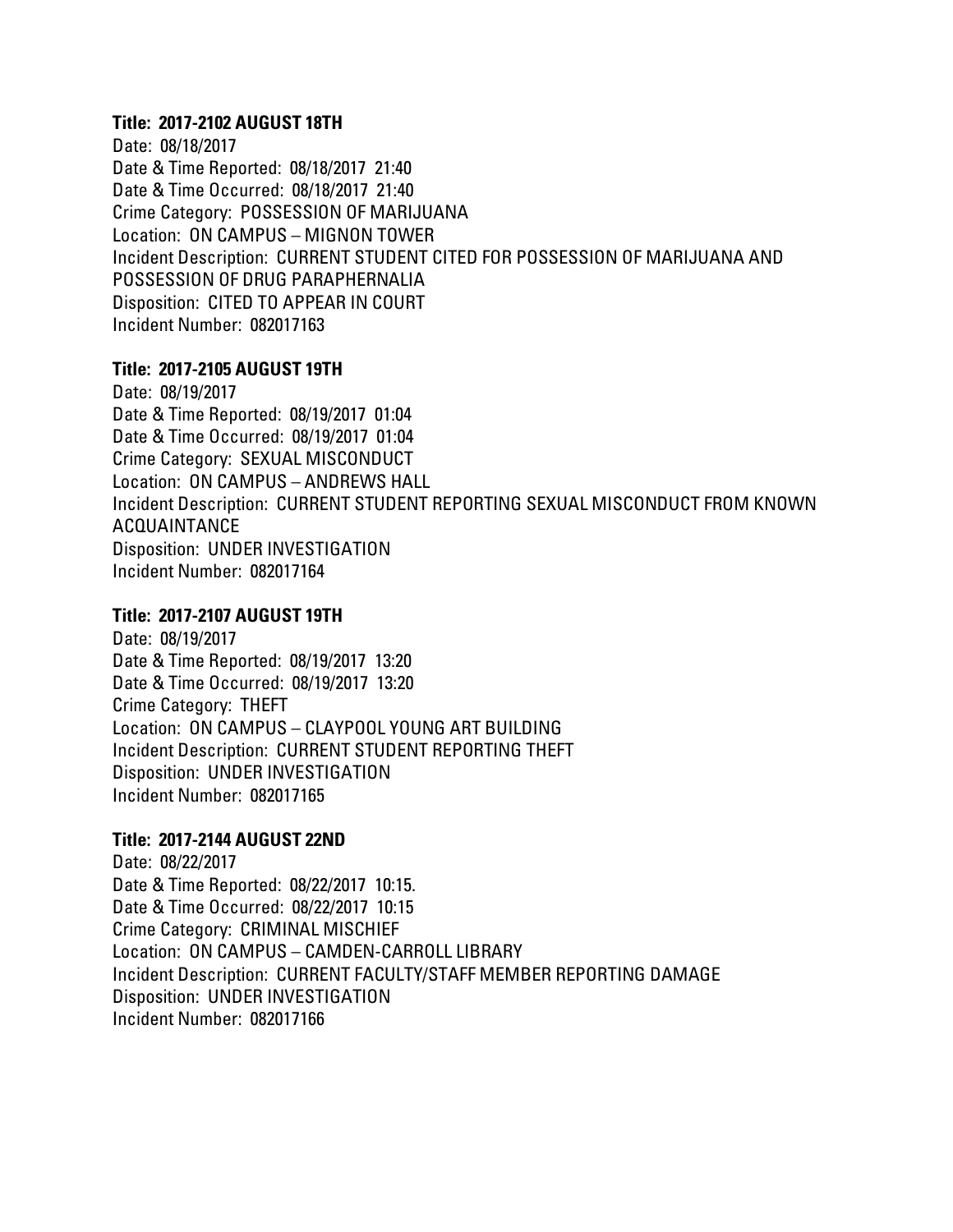#### **Title: 2017-2149 AUGUST 22ND FIRE ALARM**

Date: 08/22/2017 Date & Time Reported: 08/22/2017 18:06 Date & Time Occurred: 08/22/2017 18:06 Crime Category: FIRE ALARM Location: ON CAMPUS – GINGER HALL Incident Description: ALARM ACTIVATED IN MECHANICAL ROOM DUE TO MAINTENANCE – NO FIRE CONDITIONS; MFD RESPONSE: 2 TRUCKS, 2 COMMAND & 6 MEN Disposition: FALSE ALARM – ALARM RESET Incident Number: 2017-2149

### **Title: 2017-2155 AUGUST 23RD**

Date: 08/23/2017 Date & Time Reported: 08/23/2017 08:44 Date & Time Occurred: 08/23/2017 08:44 Crime Category: THEFT Location: ON CAMPUS – ADUC CONSTRUCTION AREA Incident Description: CURRENT FACULTY/STAFF MEMBER REPORTING THEFT Disposition: UNDER INVESTIGATION Incident Number: 082017167

# **Title: 2017-2161 AUGUST 23RD**

Date: 08/23/2017 Date & Time Reported: 08/23/2017 19:32 Date & Time Occurred: 08/23/2017 19:32 Crime Category: THEFT Location: ON CAMPUS – PARKING AREA 18 U.S. 60 LOT Incident Description: CURRENT STUDENT REPORTING THEFT Disposition: UNDER INVESTIGATION Incident Number: 082017168

#### **Title: 2017-2183 AUGUST 24TH FIRE ALARM**

Date: 08/24/2017 Date & Time Reported: 08/24/2017 18:25 Date & Time Occurred: 08/24/2017 18:25 Crime Category: FIRE ALARM Location: ON CAMPUS – MIGNON TOWER Incident Description: ALARM ACTIVATED DUE TO SMALL TOASTER FIRE – NO DAMAGE; MFD RESPONSE: 3 TRUCKS, 3 COMMAND & 8 MEN Disposition: FIRE EXTINGUISHED – ALARM RESET Incident Number: KY EMERGENCY MANAGEMENT INCIDENT NUMBER 20174402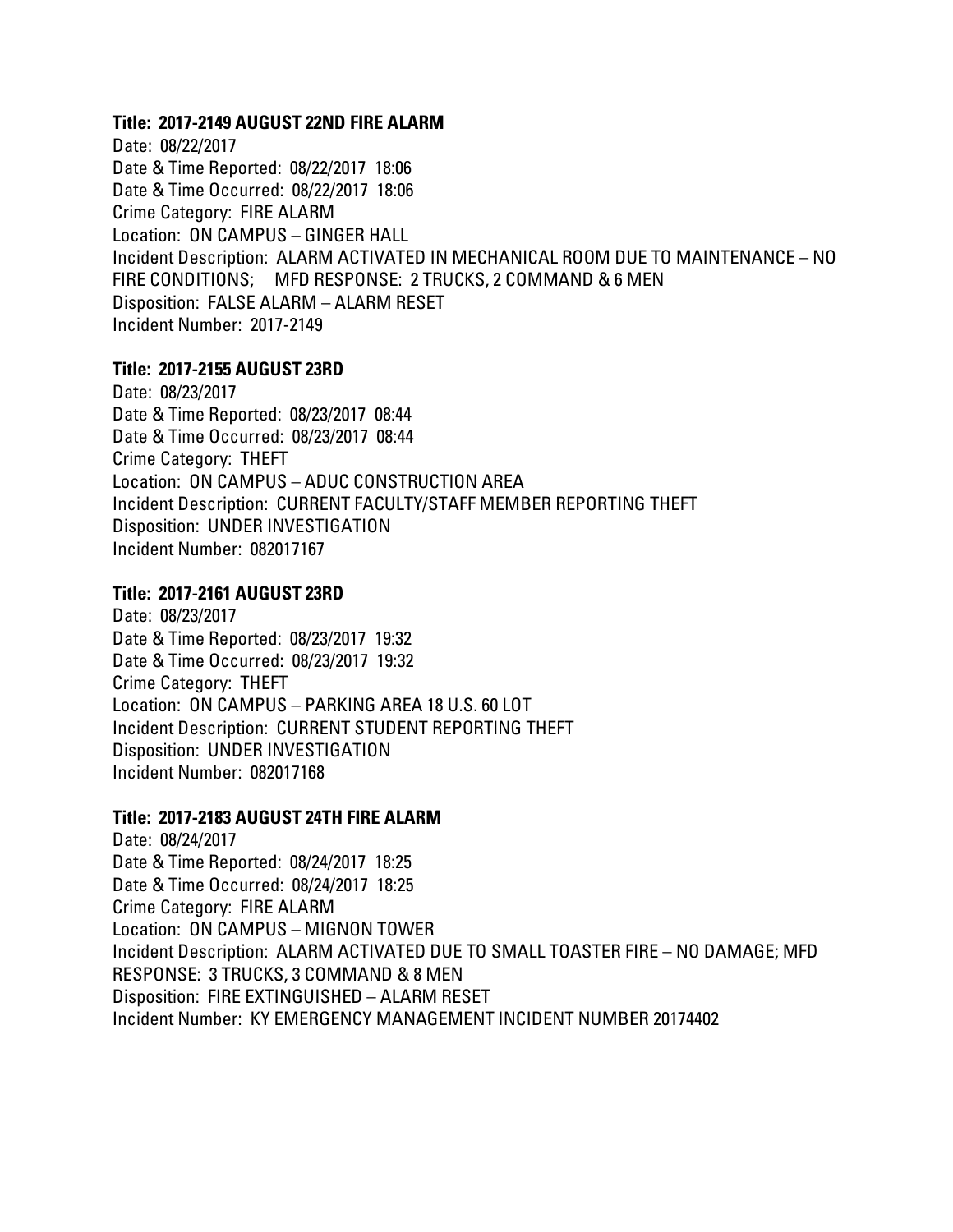### **Title: 2017-2212 AUGUST 26TH**

Date: 08/26/2017 Date & Time Reported: 08/26/2017 15:18 Date & Time Occurred: 08/26/2017 15:18 Crime Category: WANTON ENDANGERMENT Location: OFF CAMPUS – FLEMINGSBURG ROAD Incident Description: NON-STUDENT ARRESTED FOR WANTON ENDANGERMENT 1ST & FLEEING OR EVADING POLICE 1ST Disposition: ARRESTED Incident Number: 082017170

# **Title: 2017-2270 AUGUST 29TH**

Date: 08/29/2017 Date & Time Reported: 08/29/2017 22:54 Date & Time Occurred: 08/29/2017 22:54 Crime Category: THEFT Location: ON CAMPUS – LAUGHLIN HEALTH BUILDING Incident Description: CURRENT STUDENT REPORTING THEFT Disposition: UNDER INVESTIGATION Incident Number: 082017173

# **Title: 2017-2276 AUGUST 30TH**

Date: 08/30/2017 Date & Time Reported: 08/30/2017 12:58 Date & Time Occurred: 08/30/2017 12:58 Crime Category: THEFT Location: ON CAMPUS – NUNN HALL Incident Description: CURRENT STUDENT REPORTING THEFT Disposition: UNDER INVESTIGATION Incident Number: 082017174

# **Title: 2017-2277 AUGUST 30TH**

Date: 08/30/2017 Date & Time Reported: 08/30/2017 13:51 Date & Time Occurred: 08/30/2017 13:51 Crime Category: THEFT Location: ON CAMPUS – RADER HALL Incident Description: CURRENT FACULTY/STAFF MEMBER REPORTING THEFT Disposition: UNDER INVESTIGATION Incident Number: 082017175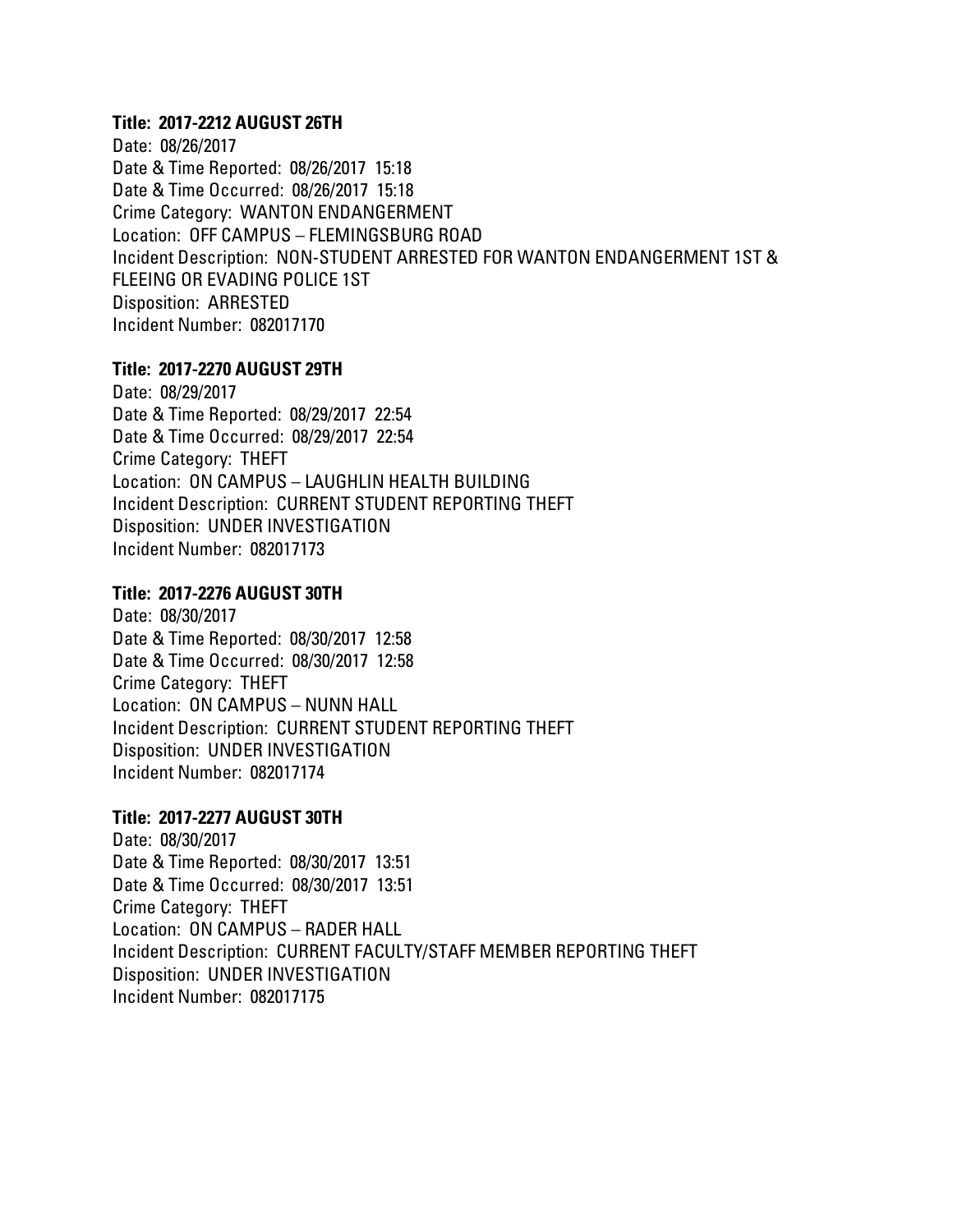#### **Title: 2017-2302 AUGUST 31ST**

Date: 08/31/2017 Date & Time Reported: 08/30/2017 00:09 Date & Time Occurred: 08/30/2017 00:09 Crime Category: ASSAULT Location: OFF CAMPUS – GREGORY COURT Incident Description; CURRENT STUDENT REPORTING ASSAULT 4TH Disposition: UNDER INVESTIGATION Incident Number: 082017176

#### **Title: 2017-2303 AUGUST 31ST FIRE ALARM**

Date: 08/31/2017 Date & Time Reported: 08/31/2017 00:30 Date & Time Occurred: 08/31/2017 00:30 Crime Category: FIRE ALARM Location: ON CAMPUS – ACADEMIC ATHLETIC CENTER Incident Description: ALARM ACTIVATED DUE TO FAULTY SENSOR – NO FIRE CONDITIONS; MFD RESPONSE: 1 TRUCK, 1 COMMAND & 4 MEN Disposition: FALSE ALARM – ALARM RESET Incident Number: 2017-2303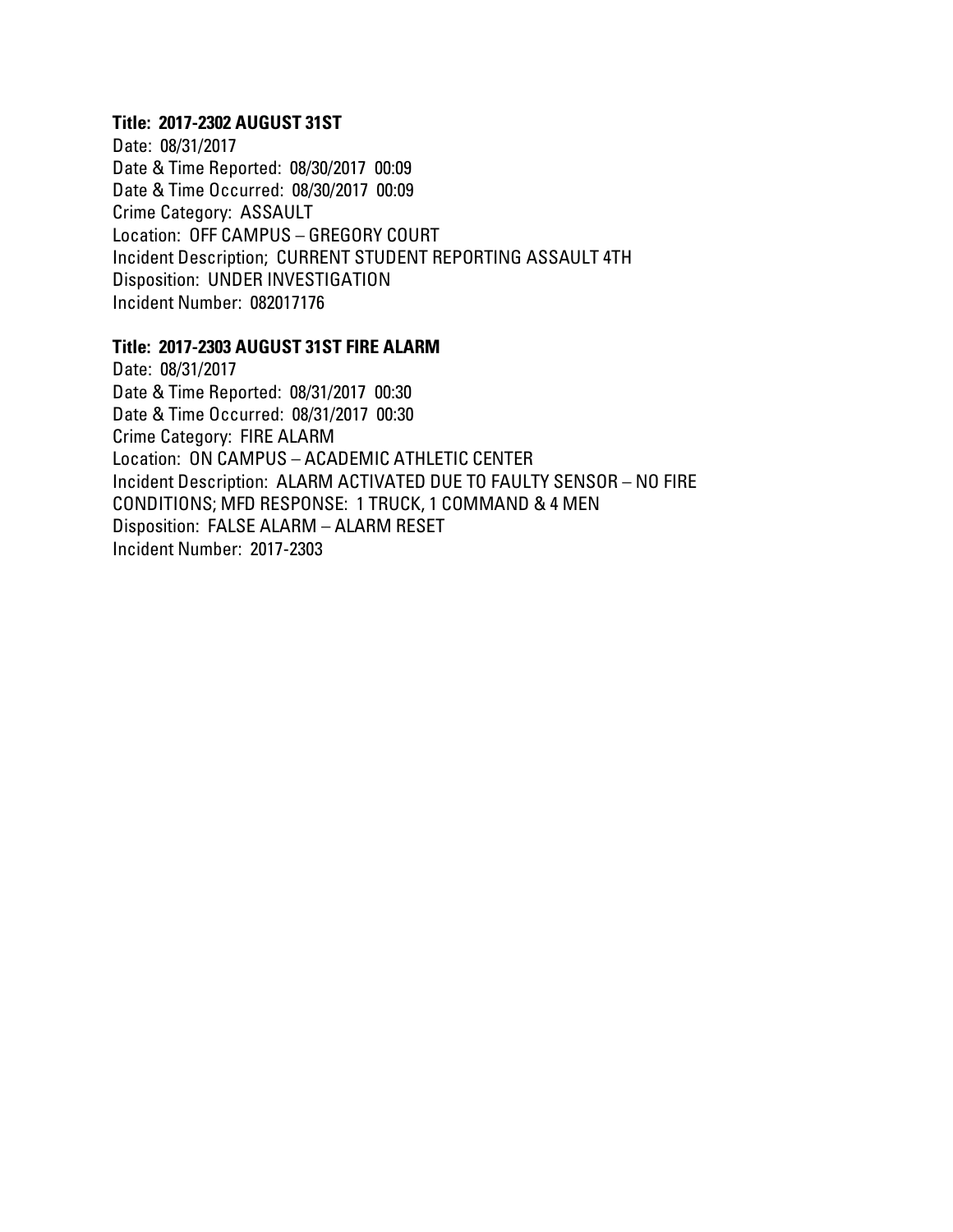# **September 2017**

# **Title: 2017-2329 SEPTEMBER 1ST**

Date: 09/01/2017 Date & Time Reported: 09/01/2017 12:05 Date & Time Occurred: 09/01/2017 12:05 Crime Category: ASSAULT Location: OFF CAMPUS – CHRISTY CREEK Incident Description: CURRENT STUDENT REPORTING ASSAULT 4TH Disposition: UNDER INVESTIGATION Incident Number: 092017178

# **Title: 2017-2349 SEPTEMBER 3RD**

Date: 09/03/217 Date & Time Reported: 09/03/2017 13:35 Date & Time Occurred: 09/03/2017 13:35 Crime Category: CRIMINAL MISCHIEF Location: ON CAMPUS – MIGNON HALL Incident Description: CURRENT STUDENT REPORTING DAMAGE Disposition: UNDER INVESTIGATION Incident Number: 092017179

# **Title: 2017-2367 SEPTEMBER 4TH**

Date: 09/04/2017 Date & Time Reported: 09/04/2017 14:15 Date & Time Occurred: 09/04/2017 14:15 Crime Category: CRIMINAL MISCHIEF Location: ON CAMPUS – CARTMELL HALL PARKING LOT Incident Description: CURRENT STUDENT REPORTING DAMAGE Disposition: UNDER INVESTIGATION Incident Number: 092017180

# **Title: 2017-2411 SEPTEMBER 8TH**

Date: 09/08/2017 Date & Time Reported: 09/08/2017 00:25 Date & Time Occurred: 09/08/2017 00:25 Crime Category: POSSESSION OF MARIJUANA Location: ON CAMPUS – NORMAL HALL Incident Description: CURRENT STUDENT CITED FOR POSSESSION OF MARIJUANA & POSSESSION OF DRUG PARAPHERNALIA Disposition: CITED TO APPEAR IN COURT Incident Number: 092017182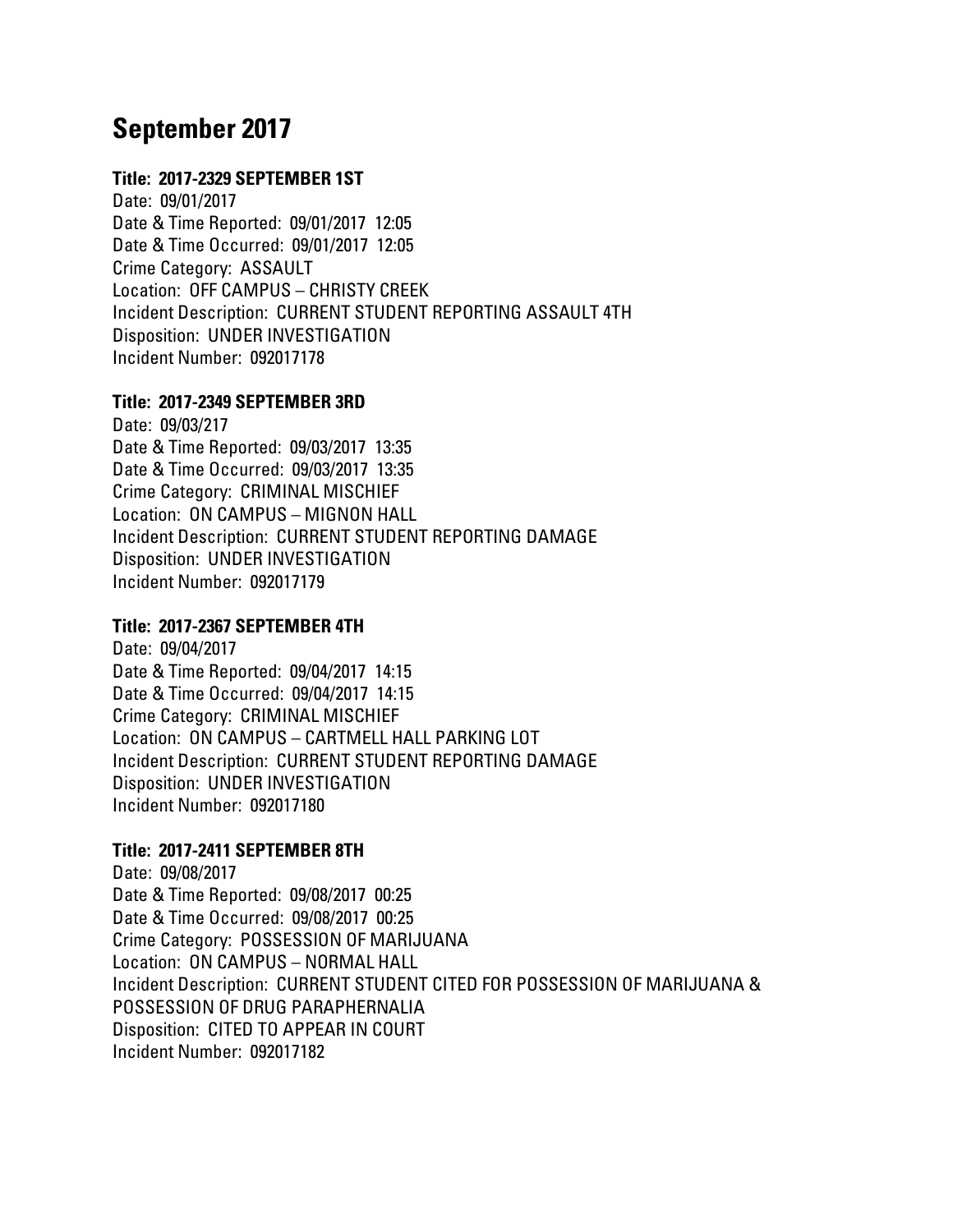#### **Title: 2017-2412 SEPTEMBER 8TH**

Date: 09/08/2017 Date & Time Reported: 09/08/2017 09:01 Date & Time Occurred: 09/08/2017 09:01 Crime Category: IDENTITY THEFT Location: ON CAMPUS - LAUGHLIN HEALTH BUILDING Incident Description: CURRENT FACULTY/STAFF MEMBER REPORTING IDENTITY THEFT Disposition: UNDER INVESTIGATION Incident Number: 092017183

# **Title: 2017-2419 SEPTEMBER 8TH**

Date: 09/08/2017 Date & Time Reported: 09/08/2017 10:40 Date & Time Occurred: 09/08/2017 10:40 Crime Category: THEFT Location: ON CAMPUS – PARKING AREA 18 (U.S. 60 LOT) Incident Description: CURRENT STUDENT REPORTING THEFT Disposition: UNDER INVESTIGATION Incident Number: 092017184

### **Title: 2017-2451 SEPTEMBER 12TH**

Date: 09/12/2017 Date & Time Reported: 09/12/2017 03:28 Date & Time Occurred: 09/12/2017 03:28 Crime Category: SEXUAL MISCONDUCT Location: ON CAMPUS – CARTMELL HALL Incident Description: CURRENT STUDENT REPORTING SEXUAL MISCONDUCT BY KNOWN ACQUAINTANCE Disposition: UNDER INVESTIGATION Incident Number: 092017186

#### **Title: 2017-2475 SEPTEMBER 14TH FIRE ALARM**

Date: 09/14/2017 Date & Time Reported: 09/14/2017 11:52 Date & Time Occurred: 09/14/2017 11:52 Crime Category: FIRE ALARM Location: ON CAMPUS – ROCKY ADKINS DINING COMMONS Incident Description: ALARM ACTIVATED DUE TO SYSTEM INSTALLATION – NO FIRE CONDITIONS Disposition: FALSE ALARM – ALARM RESET Incident Number: 2017-2475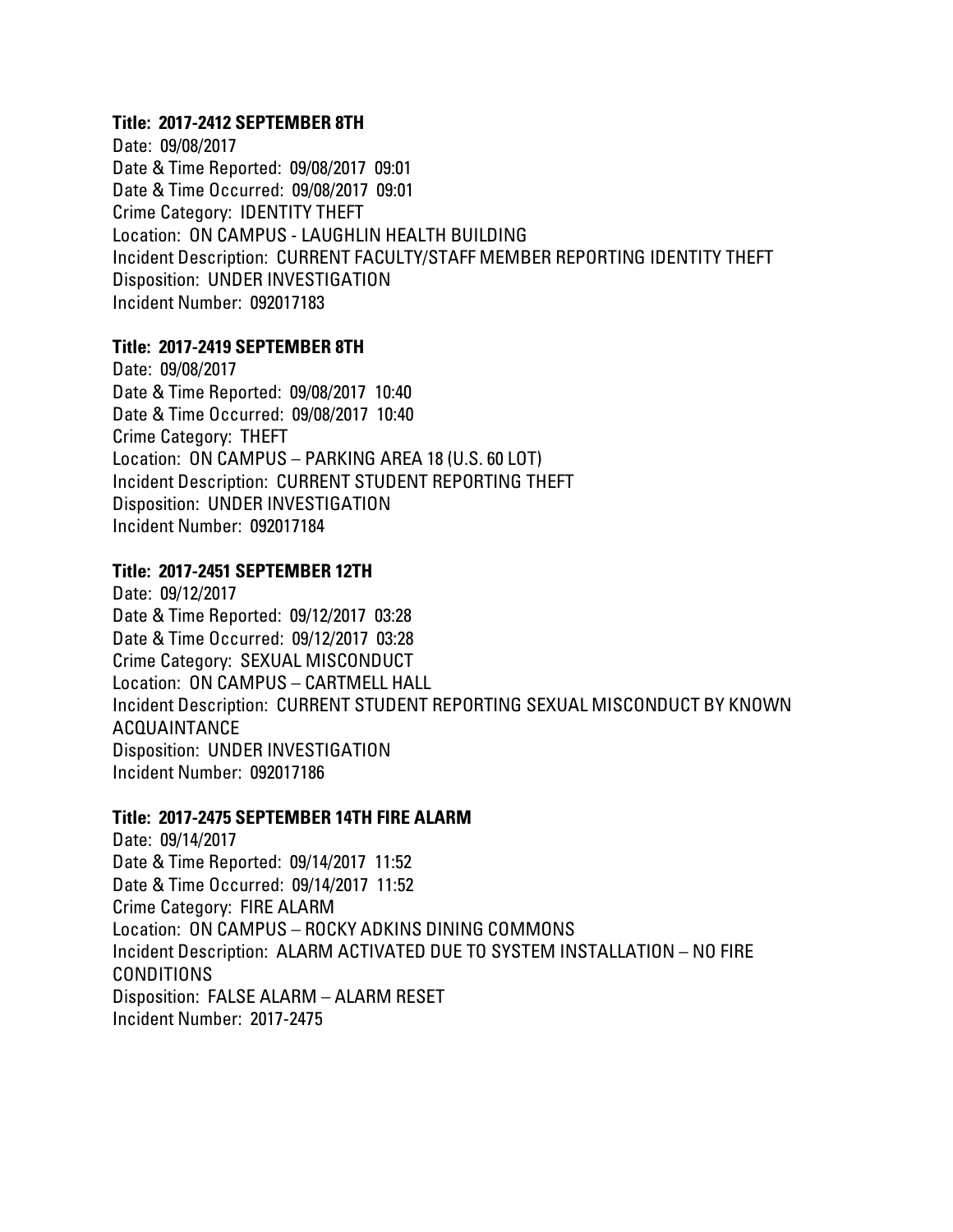#### **Title: 2017-2481 SEPTEMBER 14TH**

Date: 09/14/2017 Date & Time Reported: 09/14/2017 22:20 Date & Time Occurred: 09/14/2017 22:20 Crime Category: SEX OFFENSES Location: ON CAMPUS – CARTMELL HALL Incident Description: CURRENT STUDENT REPORTING RAPE BY KNOWN ACQUAINTANCE Disposition: UNDER INVESTIGATION Incident Number: 092017187

# **Title: 2017-2483 SEPTEMBER 15TH**

Date: 09/15/2017 Date & Time Reported: 09/15/2017 01:20 Date & Time Occurred: 09/15/2017 01:20 Crime Category: ALCOHOL INTOXICATION Location: ON CAMPUS – SPACE SCIENCE CENTER Incident Description: CURRENT STUDENT ARRESTED FOR A.I. 1ST Disposition: ARRESTED Incident Number: 092017188

# **Title: 2017-2484 SEPTEMBER 15TH**

Date: 09/15/2017 Date & Time Reported: 09/15/2017 02:20 Date & Time Occurred: 09/15/2017 02:20 Crime Category: ALCOHOL INTOXICATION Location: OFF CAMPUS – LEE CEMETERY ROAD Incident Description: NON-STUDENT ARRESTED FOR A.I. & POSSESSION OF MARIJUANA, NON-STUDENT ARRESTED FOR A.I. & POSSESSION OF CONTROLLED SUBSTANCE 3RD Disposition: ARRESTED Incident Number: 092017189 & 092017190

#### **Title: 09/16/2017 SEPTEMBER 16TH FIRE ALARM**

Date: 09/16/2017 Date & Time Reported: 09/16/2017 04:27 Date & Time Occurred: 09/16/2017 04:27 Crime Category: FIRE ALARM Location: ON CAMPUS – WEST MIGNON HALL Incident Description: ALARM ACTIVATED DUE TO STEAM IN MECHANICAL ROOM – NO FIRE CONDITIONS; MFD RESPONSE: 3 TRUCKS & 6 MEN Disposition: FALSE ALARM – ALARM RESET Incident Number: 2017-2499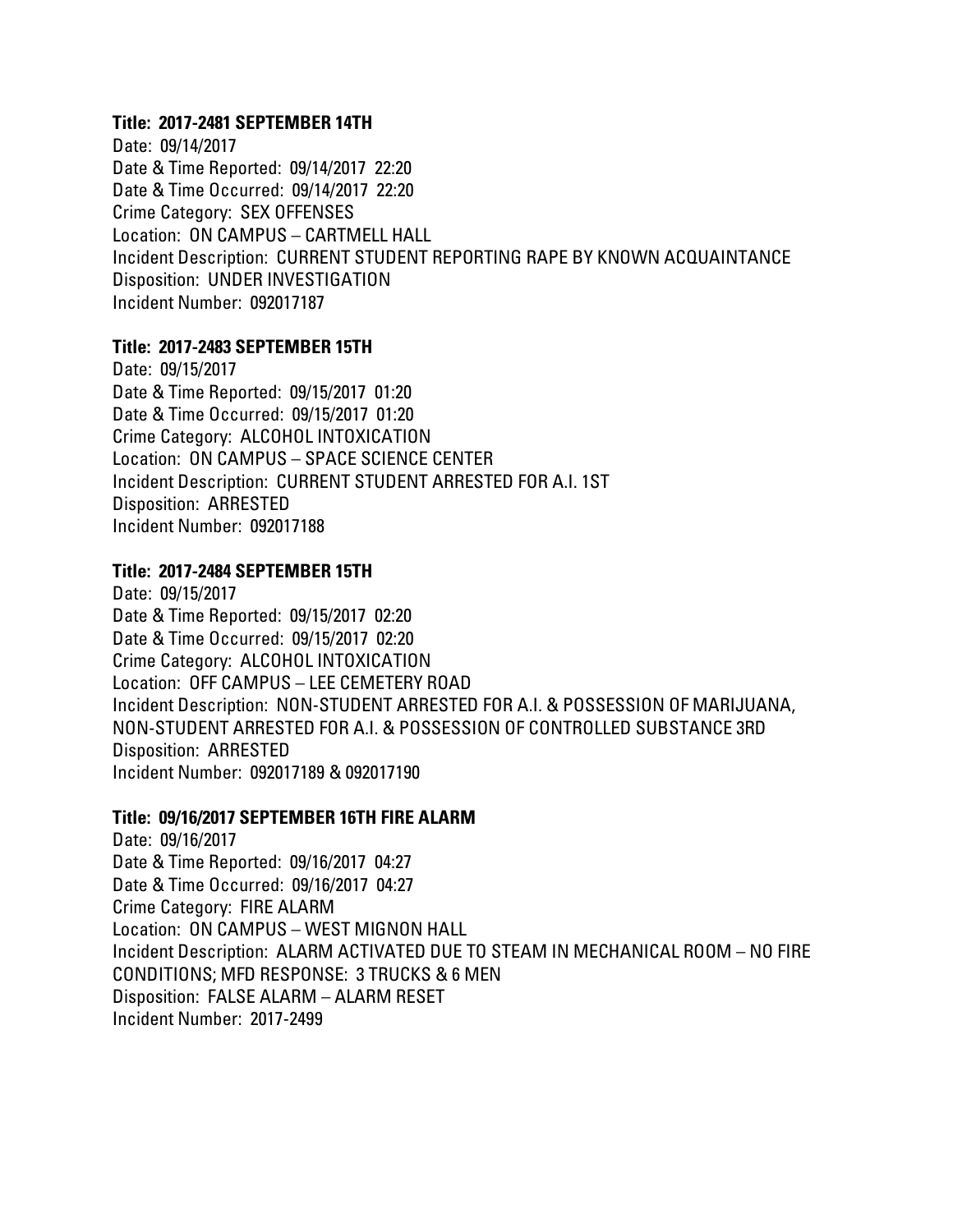#### **Title: 2017-2512 SEPTEMBER 18TH FIRE ALARM**

Date: 09/18/2017 Date & Time Reported: 09/18/2017 09:46 Date & Time Occurred: 09/18/2017 09:46 Crime Category: FIRE ALARM Location: ON CAMPUS – ANDREWS HALL Incident Description: ALARM ACTIVATED DUE TO FAULTY DETECTOR – NO FIRE CONDITIONS; MFD RESPONSE: 1 TRUCK, 1 COMMAND & 3 MEN Disposition: FALSE ALARM – ALARM RESET Incident Number: 2017-2512

### **Title: 09/18/2017 SEPTEMBER 18TH**

Date: 09/18/2017 Date & Time Reported: 09/18/2017 19:36 Date & Time Occurred: 09/18/2017 19:36 Crime Category: THEFT Location: ON CAMPUS – ANDREWS HALL Incident Description: CURRENT STUDENT REPORTING THEFT Disposition: UNDER INVESTIGATION Incident Number: 092017191

### **Title: 2017-2576 SEPTEMBER 23RD**

Date: 09/23/2017 Date & Time Reported: 09/23/2017 00:34 Date & Time Occurred: 09/23/2017 00:34 Crime Category: CRIMINAL MISCHIEF Location: ON CAMPUS – EAST MIGNON HALL Incident Description: CURRENT STUDENT REPORTING DAMAGE Disposition: UNDER INVESTIGATION Incident Number: 092017193

#### **Title: 2017-2611 SEPTEMBER 27TH**

Date: 09/27/2017 Date & Time Reported: 09/27/2017 19:45 Date & Time Occurred: 09/27/2017 19:45 Crime Category: THEFT Location: ON CAMPUS – RECREATION AND WELLNESS CENTER Incident Description: CURRENT STUDENT REPORTING THEFT Disposition: UNDER INVESTIGATION Incident Number: 092017195